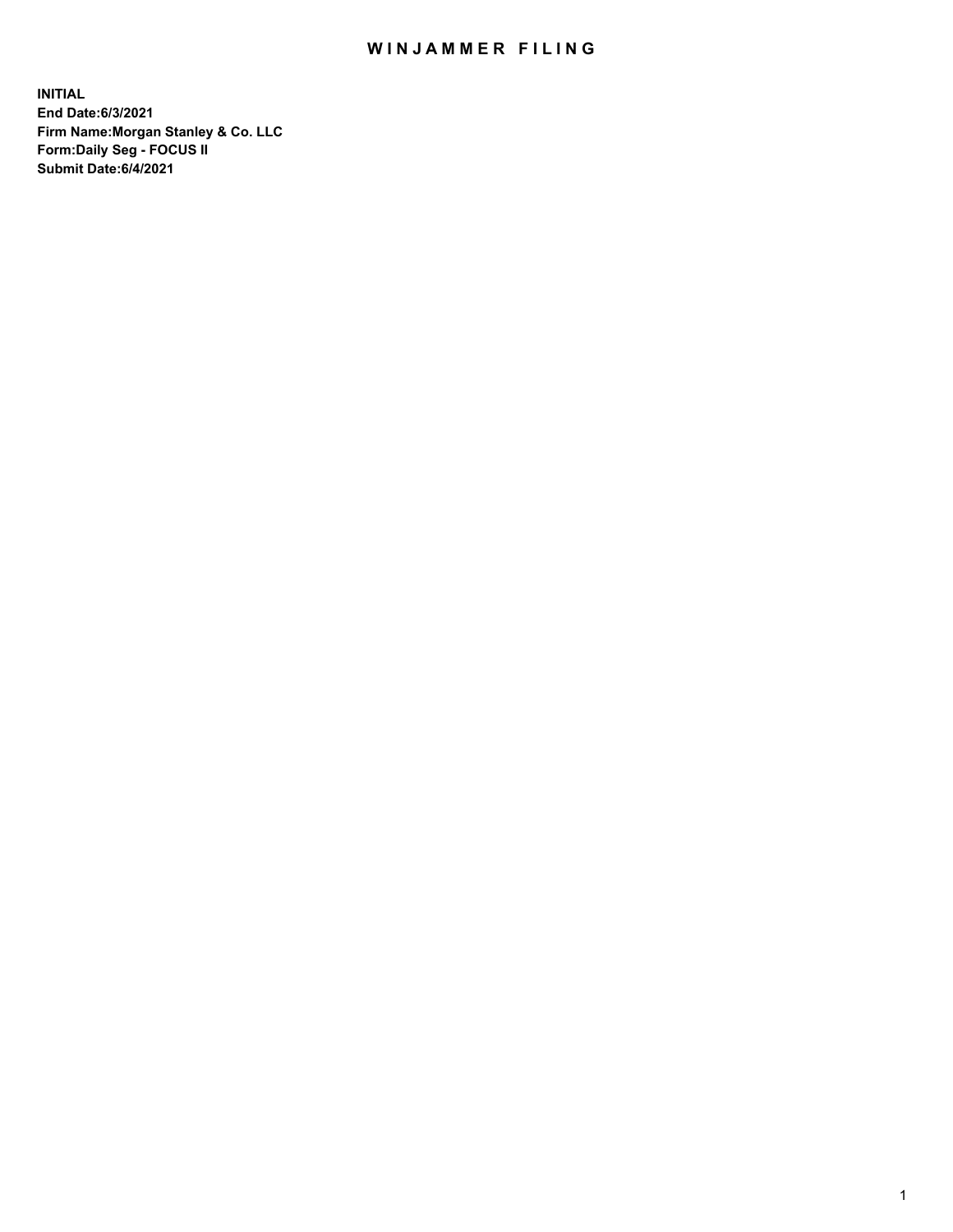**INITIAL End Date:6/3/2021 Firm Name:Morgan Stanley & Co. LLC Form:Daily Seg - FOCUS II Submit Date:6/4/2021 Daily Segregation - Cover Page**

| Name of Company                                                                                                                                                                                                                                                                                                                | <b>Morgan Stanley &amp; Co. LLC</b>                        |
|--------------------------------------------------------------------------------------------------------------------------------------------------------------------------------------------------------------------------------------------------------------------------------------------------------------------------------|------------------------------------------------------------|
| <b>Contact Name</b>                                                                                                                                                                                                                                                                                                            | <b>Ikram Shah</b>                                          |
| <b>Contact Phone Number</b>                                                                                                                                                                                                                                                                                                    | 212-276-0963                                               |
| <b>Contact Email Address</b>                                                                                                                                                                                                                                                                                                   | Ikram.shah@morganstanley.com                               |
| FCM's Customer Segregated Funds Residual Interest Target (choose one):<br>a. Minimum dollar amount: ; or<br>b. Minimum percentage of customer segregated funds required:% ; or<br>c. Dollar amount range between: and; or<br>d. Percentage range of customer segregated funds required between: % and %.                       | 235,000,000<br><u>0</u><br><u>00</u><br>0 <sup>0</sup>     |
| FCM's Customer Secured Amount Funds Residual Interest Target (choose one):<br>a. Minimum dollar amount: ; or<br>b. Minimum percentage of customer secured funds required:%; or<br>c. Dollar amount range between: and; or<br>d. Percentage range of customer secured funds required between: % and %.                          | 140,000,000<br><u>0</u><br><u>00</u><br>0 <sup>0</sup>     |
| FCM's Cleared Swaps Customer Collateral Residual Interest Target (choose one):<br>a. Minimum dollar amount: ; or<br>b. Minimum percentage of cleared swaps customer collateral required:% ; or<br>c. Dollar amount range between: and; or<br>d. Percentage range of cleared swaps customer collateral required between:% and%. | 92,000,000<br><u>0</u><br>0 <sup>0</sup><br>0 <sub>0</sub> |

Attach supporting documents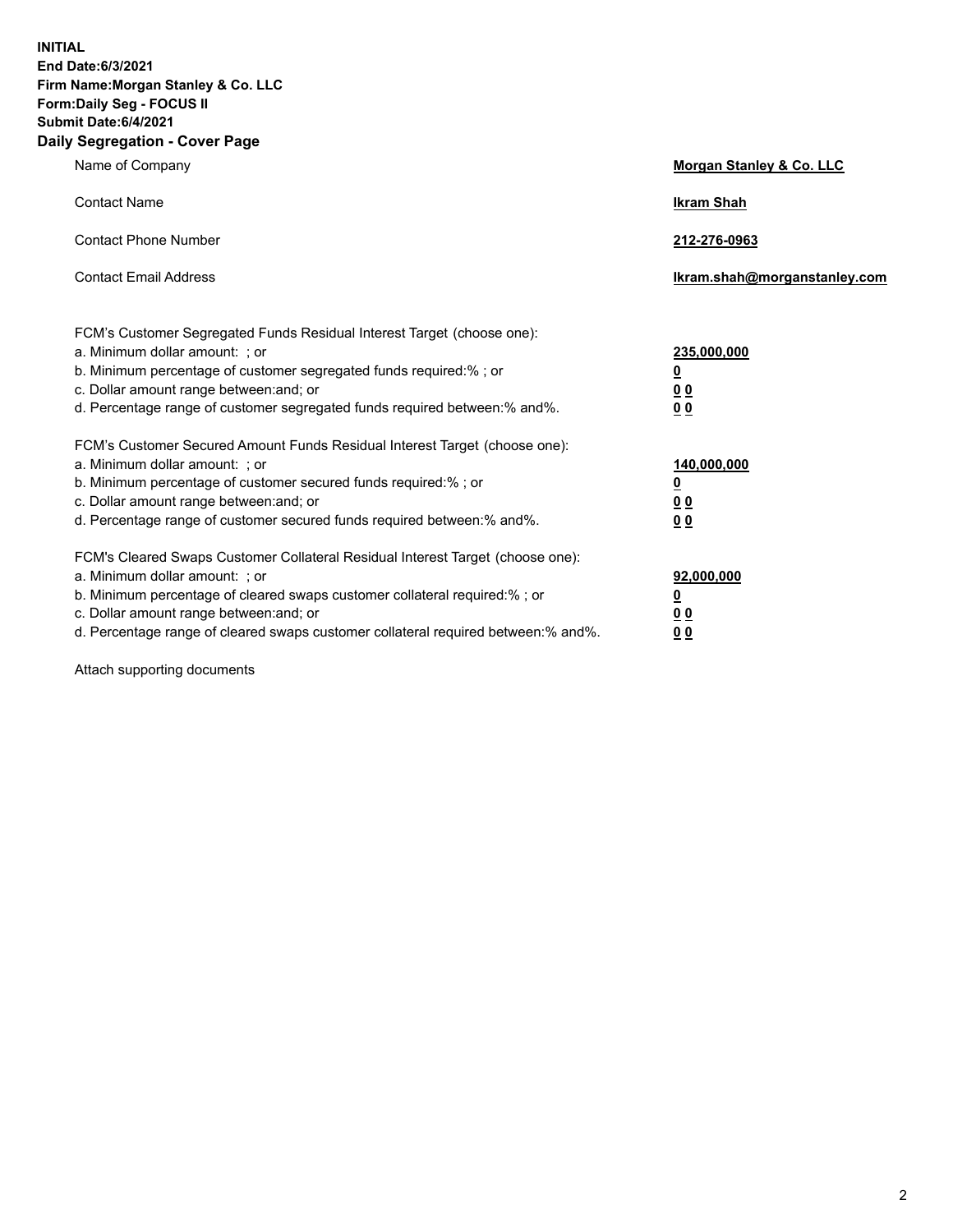|    | <b>INITIAL</b><br><b>End Date:6/3/2021</b><br>Firm Name: Morgan Stanley & Co. LLC<br>Form: Daily Seg - FOCUS II<br><b>Submit Date:6/4/2021</b><br><b>Daily Segregation - Secured Amounts</b> |                                                       |
|----|----------------------------------------------------------------------------------------------------------------------------------------------------------------------------------------------|-------------------------------------------------------|
|    | Foreign Futures and Foreign Options Secured Amounts                                                                                                                                          |                                                       |
|    | Amount required to be set aside pursuant to law, rule or regulation of a foreign                                                                                                             | $0$ [7305]                                            |
|    | government or a rule of a self-regulatory organization authorized thereunder                                                                                                                 |                                                       |
| 1. | Net ledger balance - Foreign Futures and Foreign Option Trading - All Customers                                                                                                              |                                                       |
|    | A. Cash                                                                                                                                                                                      | 4,524,741,713 [7315]                                  |
| 2. | B. Securities (at market)<br>Net unrealized profit (loss) in open futures contracts traded on a foreign board of trade                                                                       | 2,125,470,006 [7317]<br>1,115,021,579 [7325]          |
| 3. | Exchange traded options                                                                                                                                                                      |                                                       |
|    | a. Market value of open option contracts purchased on a foreign board of trade                                                                                                               | 29,163,353 [7335]                                     |
|    | b. Market value of open contracts granted (sold) on a foreign board of trade                                                                                                                 | $-21,463,125$ [7337]                                  |
| 4. | Net equity (deficit) (add lines 1.2. and 3.)                                                                                                                                                 | 7,772,933,526 [7345]                                  |
| 5. | Account liquidating to a deficit and account with a debit balances - gross amount                                                                                                            | 28,685,797 [7351]                                     |
|    | Less: amount offset by customer owned securities                                                                                                                                             | -26,996,982 [7352] 1,688,815                          |
|    |                                                                                                                                                                                              | [7354]                                                |
| 6. | Amount required to be set aside as the secured amount - Net Liquidating Equity                                                                                                               | 7,774,622,341 [7355]                                  |
| 7. | Method (add lines 4 and 5)<br>Greater of amount required to be set aside pursuant to foreign jurisdiction (above) or line                                                                    | 7,774,622,341 [7360]                                  |
|    | 6.                                                                                                                                                                                           |                                                       |
|    | FUNDS DEPOSITED IN SEPARATE REGULATION 30.7 ACCOUNTS                                                                                                                                         |                                                       |
| 1. | Cash in banks                                                                                                                                                                                |                                                       |
|    | A. Banks located in the United States                                                                                                                                                        | 487,244,630 [7500]                                    |
|    | B. Other banks qualified under Regulation 30.7                                                                                                                                               | 660,533,514 [7520] 1,147,778,144                      |
|    |                                                                                                                                                                                              | [7530]                                                |
| 2. | <b>Securities</b>                                                                                                                                                                            |                                                       |
|    | A. In safekeeping with banks located in the United States<br>B. In safekeeping with other banks qualified under Regulation 30.7                                                              | 576,631,848 [7540]<br>44,904,273 [7560] 621,536,121   |
|    |                                                                                                                                                                                              | [7570]                                                |
| 3. | Equities with registered futures commission merchants                                                                                                                                        |                                                       |
|    | A. Cash                                                                                                                                                                                      | 16,935,051 [7580]                                     |
|    | <b>B.</b> Securities                                                                                                                                                                         | $0$ [7590]                                            |
|    | C. Unrealized gain (loss) on open futures contracts                                                                                                                                          | 6,000,750 [7600]                                      |
|    | D. Value of long option contracts                                                                                                                                                            | $0$ [7610]                                            |
|    | E. Value of short option contracts                                                                                                                                                           | 0 [7615] 22,935,801 [7620]                            |
| 4. | Amounts held by clearing organizations of foreign boards of trade<br>A. Cash                                                                                                                 | $0$ [7640]                                            |
|    | <b>B.</b> Securities                                                                                                                                                                         | $0$ [7650]                                            |
|    | C. Amount due to (from) clearing organization - daily variation                                                                                                                              | $0$ [7660]                                            |
|    | D. Value of long option contracts                                                                                                                                                            | $0$ [7670]                                            |
|    | E. Value of short option contracts                                                                                                                                                           | 0 [7675] 0 [7680]                                     |
| 5. | Amounts held by members of foreign boards of trade                                                                                                                                           |                                                       |
|    | A. Cash                                                                                                                                                                                      | 3,578,363,211 [7700]                                  |
|    | <b>B.</b> Securities                                                                                                                                                                         | 1,503,933,885 [7710]                                  |
|    | C. Unrealized gain (loss) on open futures contracts                                                                                                                                          | 1,109,020,830 [7720]                                  |
|    | D. Value of long option contracts<br>E. Value of short option contracts                                                                                                                      | 29,163,353 [7730]<br>-21,463,125 [7735] 6,199,018,154 |
|    |                                                                                                                                                                                              | $[7740]$                                              |
| 6. | Amounts with other depositories designated by a foreign board of trade                                                                                                                       | $0$ [7760]                                            |
| 7. | Segregated funds on hand                                                                                                                                                                     | $0$ [7765]                                            |
| 8. | Total funds in separate section 30.7 accounts                                                                                                                                                | 7,991,268,220 [7770]                                  |

- 9. Excess (deficiency) Set Aside for Secured Amount (subtract line 7 Secured Statement Page 1 from Line 8)
- 10. Management Target Amount for Excess funds in separate section 30.7 accounts **140,000,000** [7780]
- 11. Excess (deficiency) funds in separate 30.7 accounts over (under) Management Target **76,645,879** [7785]

**216,645,879** [7380]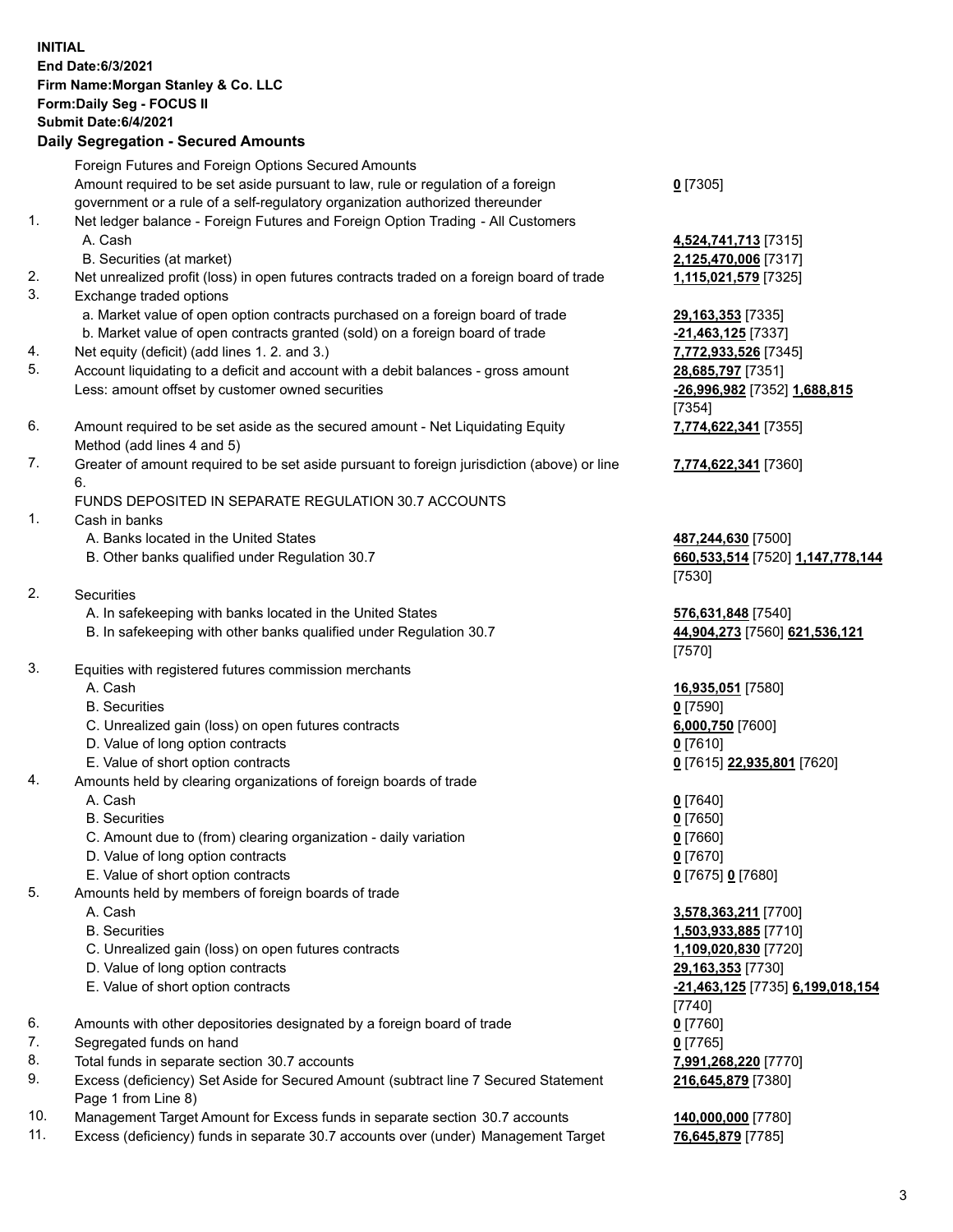|     | <b>INITIAL</b>                                                                                 |                                     |
|-----|------------------------------------------------------------------------------------------------|-------------------------------------|
|     | End Date: 6/3/2021                                                                             |                                     |
|     | Firm Name: Morgan Stanley & Co. LLC                                                            |                                     |
|     | Form: Daily Seg - FOCUS II                                                                     |                                     |
|     | <b>Submit Date:6/4/2021</b>                                                                    |                                     |
|     | Daily Segregation - Segregation Statement                                                      |                                     |
|     |                                                                                                |                                     |
|     | SEGREGATION REQUIREMENTS(Section 4d(2) of the CEAct)                                           |                                     |
| 1.  | Net ledger balance                                                                             |                                     |
|     | A. Cash                                                                                        | 12,301,563,896 [7010]               |
|     | B. Securities (at market)                                                                      | 8,113,203,814 [7020]                |
| 2.  | Net unrealized profit (loss) in open futures contracts traded on a contract market             | 4,692,137,405 [7030]                |
| 3.  | Exchange traded options                                                                        |                                     |
|     | A. Add market value of open option contracts purchased on a contract market                    | 895,472,434 [7032]                  |
|     | B. Deduct market value of open option contracts granted (sold) on a contract market            | -402,764,232 [7033]                 |
| 4.  | Net equity (deficit) (add lines 1, 2 and 3)                                                    | 25,599,613,317 [7040]               |
| 5.  | Accounts liquidating to a deficit and accounts with                                            |                                     |
|     | debit balances - gross amount                                                                  | 384,933,437 [7045]                  |
|     | Less: amount offset by customer securities                                                     | -384,700,410 [7047] 233,027 [7050]  |
| 6.  | Amount required to be segregated (add lines 4 and 5)                                           | 25,599,846,344 [7060]               |
|     | FUNDS IN SEGREGATED ACCOUNTS                                                                   |                                     |
| 7.  | Deposited in segregated funds bank accounts<br>A. Cash                                         |                                     |
|     |                                                                                                | 3,116,949,379 [7070]                |
|     | B. Securities representing investments of customers' funds (at market)                         | $0$ [7080]                          |
|     | C. Securities held for particular customers or option customers in lieu of cash (at            | 2,560,583,596 [7090]                |
| 8.  | market)                                                                                        |                                     |
|     | Margins on deposit with derivatives clearing organizations of contract markets<br>A. Cash      |                                     |
|     |                                                                                                | 14,449,328,589 [7100]<br>$0$ [7110] |
|     | B. Securities representing investments of customers' funds (at market)                         |                                     |
|     | C. Securities held for particular customers or option customers in lieu of cash (at<br>market) | 5,046,448,622 [7120]                |
| 9.  | Net settlement from (to) derivatives clearing organizations of contract markets                | -198,729,385 [7130]                 |
| 10. | Exchange traded options                                                                        |                                     |
|     | A. Value of open long option contracts                                                         | 895,472,434 [7132]                  |
|     | B. Value of open short option contracts                                                        | 402,764,232 [7133]                  |
| 11. | Net equities with other FCMs                                                                   |                                     |
|     | A. Net liquidating equity                                                                      | 11,470,507 [7140]                   |
|     | B. Securities representing investments of customers' funds (at market)                         | $0$ [7160]                          |
|     | C. Securities held for particular customers or option customers in lieu of cash (at            | $0$ [7170]                          |
|     | market)                                                                                        |                                     |
| 12. | Segregated funds on hand                                                                       | 506,171,596 [7150]                  |
| 13. | Total amount in segregation (add lines 7 through 12)                                           | 25,984,931,106 [7180]               |
| 14. | Excess (deficiency) funds in segregation (subtract line 6 from line 13)                        | 385,084,762 [7190]                  |
| 15. | Management Target Amount for Excess funds in segregation                                       | 235,000,000 [7194]                  |
| 16. | Excess (deficiency) funds in segregation over (under) Management Target Amount                 | 150,084,762 [7198]                  |

16. Excess (deficiency) funds in segregation over (under) Management Target Amount Excess